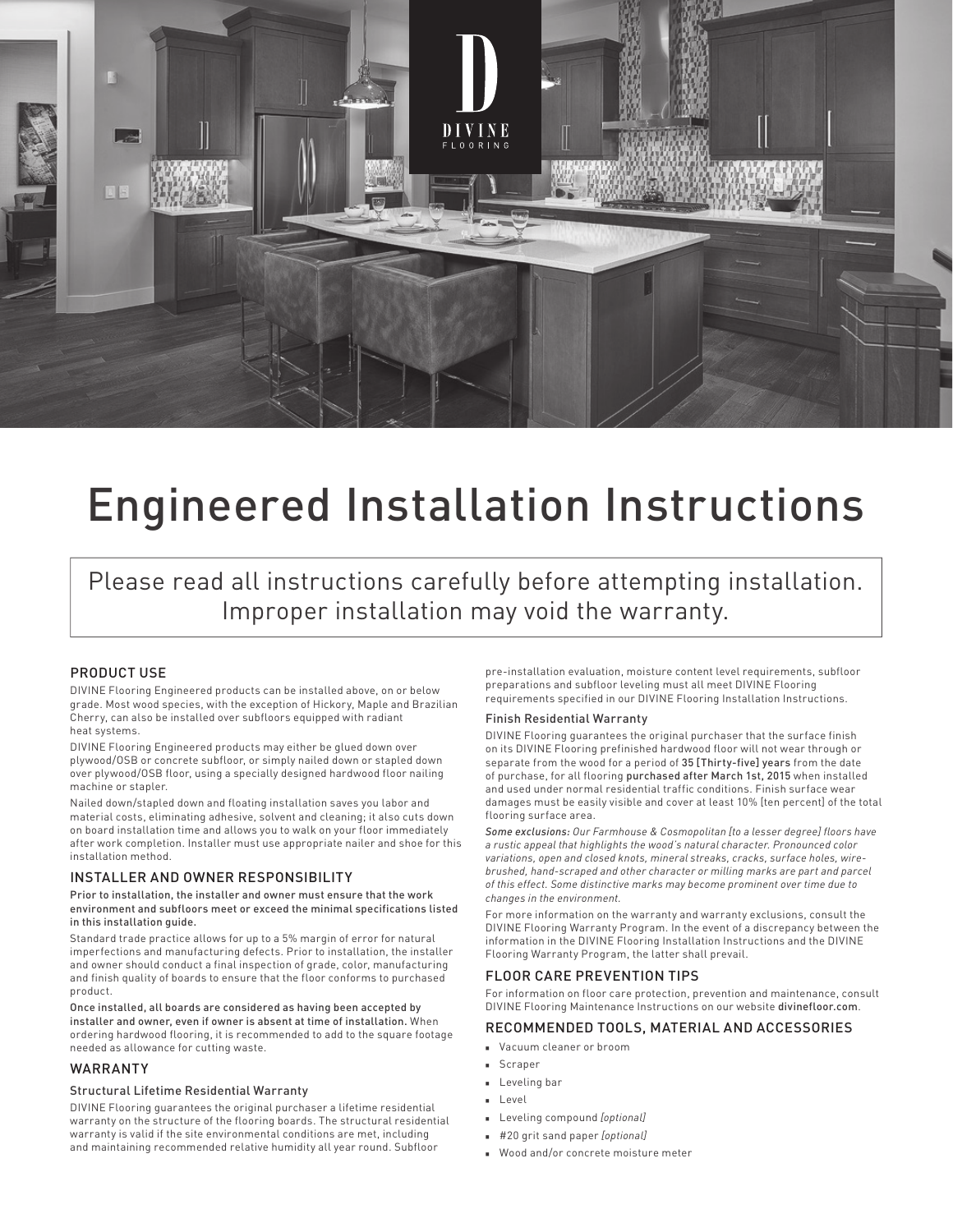- n Miter saw
- Handsaw
- Security glasses
- <sup>n</sup> Claw hammer
- Nail punch
- Pry bar
- <sup>n</sup> Square 16" x 24"
- **n** Measuring tape
- Chalk line
- <sup>n</sup> Reversing tongues *[optional]*
- DIVINE Flooring touch up kit
- DIVINE Flooring maintenance kit

#### GLUED DOWN INSTALLATION

#### Recommended Adhesives:

- Use adhesive that meets the performance criteria described in DIVINE Technical Bulletin.
- <sup>n</sup> Trowel recommended by adhesive manufacturer as tooth size is important for ensuring optimal strip adherence to subfloor.
- 2" [50 mm] concrete nails and 1" x 3" x 8' [25 mm x 75 mm x 245 cm] laths for first row holding block.
- 3M ScotchBlue™ 2080 or easily removable equivalent. *\* Must be an approved tape to be in contact with wood floor finishes. Also note, these tapes generally have a time limit before they can start to damage your finish. Refer to manufacturers guidelines.*
- <sup>n</sup> 100 to 150 lbs [45 to 68 kg] roller.
- Remover towels for hand and tool cleaning.
- Adhesive cleaner.
- Recommended membrane and acoustic membrane, when necessary.

# NAILED DOWN/STAPLED DOWN INSTALLATION

- For 3/8" [10 mm] thick boards: Use 1" [25 mm] up to 1-1/2" [38 mm] staples
- <sup>n</sup> For 1/2" [13 mm] and 3/4" [19 mm] thick boards:
- Use 1-1/4" [32 mm] up to 1-1/2" [38 mm] staples \* *Also refer to our Installation Technical Bulletin for our Nails & Staples recommendations.*
- Power drill and 1/16" [1.5 mm] bit
- Finishing nails  $1-1/2$ " [38 mm]
- **Flooring screws**

Prefinished accessories such as transition moldings, reducers, stair nosing, base boards, quarter rounds, etc. are available from your DIVINE Flooring Authorized dealer.

*Note: DIVINE Flooring cannot be held responsible for any floor damage resulting from use of inadequate tools or adhesive, differing from those recommended. All the installation material must be at the recommended room temperature prior to the installation ± 72 °F [± 22 °C].* 

#### HANDLING AND ACCLIMATIZATION

Prefinished hardwood floor installation requires a little more time and precaution than unfinished flooring; handle with care to avoid board surface and finish damage.

# PRE-INSTALLATION CHECK LIST/BASIC REQUIREMENTS

- n Hardwood floor installation should be the very last step of any construction or renovation project.
- $\blacksquare$  The building should be closed in with all outside doors and windows in place. The wall covering should be in place and the painting completed except for the final coat on the baseboards and quarter rounds molding. When possible, delay the base moldings until installation is completed.
- Prior to installation, heating system must be in operation, and room temperature must have been maintained at ± 72 °F [± 22 °C] for at least one week.
- To avoid any moisture related damages, subfloor must be dry and basement well ventilated.
- <sup>n</sup> For below grade installation, ensure that foundations, concrete slab or any adjacent objects are thoroughly leak proof. Surface drainage directing water away from the house or building. All gutters and downspouts should be in place.
- Relative humidity must be maintained around 45% all year round. Engineered products must be from 30% to 70% relative humidity. For solid products, we recommend between 40% to 70% relative humidity.

## OVER RADIANT HEAT INSTALLATION

- n Installation over subfloors equipped with radiant heat systems must be alued down.
- $\blacksquare$  The radiant heat system must have been tested and in operation for a few weeks prior to installation.
- n The system should be turned off during installation and turned back on 24 hours after installation to allow the glue to dry normally.
- The wood surface temperature must never exceed 80°F [27°C].
- <sup>n</sup> If the radiant heat pipes are visible or exposed in the subfloor, you must cover them with 3/8" [10 mm] plywood to spread heat more evenly.
- Due to their specific physical properties Hickory, Maple and Brazilian Cherry must not be installed on subfloors over radiant heat systems.

#### SUBFLOOR MOISTURE LEVEL EVALUATION

#### Wood Subfloor:

Wood subfloor moisture reading must not exceed 12% and differential between boards and subfloor must be less than 4%. Wood moisture meters are available from your DIVINE Flooring Authorized dealer. If moisture reading is too high, postpone installation, find moisture source and correct it. If needed, raise heat and increase ventilation until proper subfloor conditions are met.

#### Concrete Subfloor:

Prior to installation, concrete subfloor should preferably be 45 to 90 days old, 30 days being the absolute minimum. Concrete moisture meter must be used to check subfloor moisture level; if the results exceed 3.5%, calcium chloride test must be performed. The concrete subfloor moisture content must not exceed 3 lbs/1,000 sq. ft / 24 hours. If the reading exceeds 3 lbs, use a complete moisture-proofing system [sealer and adhesive] compatible with the selected adhesive.

Please refer to the manufacturer's documentation for the selected products for information on their warranty, product limitations, and installation recommendations.

*Note: Keep sealed boxes of flooring in room where the flooring is to be installed for at least 24 hours before installation.*

Owner and installer are solely and jointly responsible for pre-installation subfloor moisture level evaluation and must ensure that all conditions and/or specifications listed in this guide have been thoroughly met prior to installation of hardwood floor.

# SUBFLOOR PREPARATION

- <sup>n</sup> Stapled down installation requires minimum 5/8" [16 mm] plywood, or 23/32" [18 mm] OSB chipboard subfloor.
	- \* *For 3/4" thick flooring products, decide installation angle: perpendicular 90 degree or 45 degree angle installation to joist is recommended. On plywood subfloor with joists 16" on center.*
	- \* *For 3/8" [10 mm] and 1/2" [13 mm] thick flooring products. We recommend the addition of 1/4" [6 mm] to 3/8" [10 mm] plywood in order to prevent floor movement.*
- Structurally Sound: Wood subfloor must be securely screwed down to joists to prevent any movement or squeaks. Thoroughly inspect and replace existing floor or subfloor that shows evidence of water damage or structural weakness. Concrete subfloor must be just as structurally sound before installing hardwood floor and should be rated with a minimum compressive strength of 3000 psi.
- Level/Flat: Subfloor surface must be flat and maximum tolerance is 3/16" [5 mm] per 10' [3 m]. If necessary, flatten down any irregularities, using #20 grit paper, and correct any uneven spots.
- Dry: Subfloor must be dry and within moisture reading specifications.

Clean: Scrape, broom clean, vacuum and free subfloor from any debris or obstacles such as cleats, nail heads, dried glue or any other materials.

#### PREPARATION

- <sup>n</sup> Sketch your installation to avoid surprises.
	- \* *Decide starting point or wall. Decide installation direction angle.*
- **Remove any quarter round, baseboard, doorsill and old floor covering,** when necessary.
- $\blacksquare$  Trim bottom of the doorstop with handsaw to insert boards underneath.
- $\blacksquare$  To enhance the floor's look, work installation from several boxes [i.e. 3 to 5 boxes] of flooring at the same time, and mix boards to ensure good variations in color, shade and length.
- Always start by selecting the boards that will best match and blend with the transition moldings.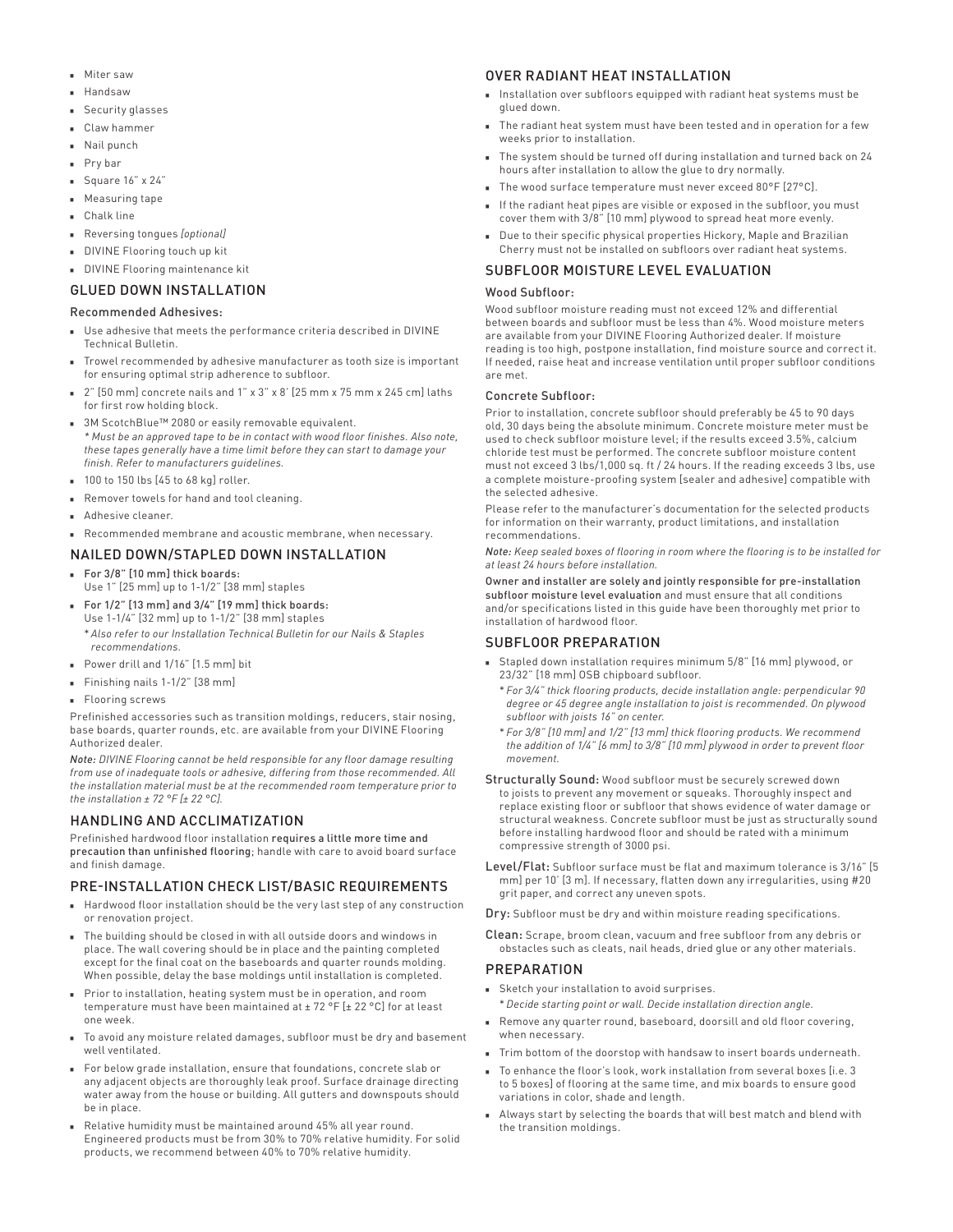# Glued Down Installation Instructions

Wear your security equipment and maintain a safe environment at all times.

STEP 1 STARTING POINT

- For 3 1/4" [83 mm] width flooring planks require 32 3/4" [830 mm] chalk line starting mark parallel to the starting wall [for allowing the required 1/4" [6 mm] expansion gap]. For 5" [127 mm] width flooring planks require 35 1/4" [895 mm] chalk line parallel to the starting wall. Etc.
- **Norking area between the starting wall and the starting line will be the** last section of the flooring to be installed. This working area will allow easy installation and ideal fit for full width planks, so it will not be necessary to rip-saw the last finishing row of planks, while maintaining the required 1/4" [6 mm] expansion gab between the wall and the flooring.
- Holding block, must be nailed down alongside starting line inside working area to secure starting row in place.

# STEP 2 ADHESIVE APPLICATION

For optimal adhesive application, work trowel in circular motion at 45° angle; adhesive left on floor by trowel teeth is just the right amount. [One gallon covers about 45 to 50 sq. ft depending on manufacturer's specifications. Refer to container.]

Note: *Only cover surfaces that can be reasonably laid in 60 to 90 minutes, since adhesive may dry too quickly and not stick properly. Reaction time may vary from one adhesive to another and may also be affected by room temperature and relative humidity [see manufacturer's specifications on the container].* 

# STEP 3 BOARD INSTALLATION

- It is very important that installation be started straight and square.
- <sup>n</sup> Carefully select boards. As needed, cut boards that appear different or move them to a less visible location.
- Laying from working area, leave 1/4" [6 mm] gap alongside left wall which is perpendicular to starting line, prop tongue side against holding block and press first board down into adhesive.
- Install subsequent boards, proceeding from left to right until ready to trim first row end board.
- <sup>n</sup> To minimize trim waste, select board long enough for row end, so that remaining trimmed end may be used to start subsequent row. Leave 1/4" [6 mm] gap at end of each row.
- First board of second row must be at least 6" [150 mm] shorter or longer than that of first row. End-joints must be staggered by at least 6" [150 mm] from one row to the next. Avoid lining the joints up or having them follow too regular a pattern.
- Insert tongue end into board groove, lower board as close as possible to adjacent one, slide tongue into groove and press board down.
- Proceed the same way for all subsequent rows.
- <sup>n</sup> Once the main part of floor has been installed, remove blocking laths from working area and complete installation in the same manner. Use pry bar or Board Puller to fit last row of boards into place and be sure to leave minimum required 1/4" [6 mm] expansion gap.

#### *Notes:*

- <sup>n</sup> *When used, acoustic underlayment must be glued down over subfloor prior to gluing down boards using the same recommended adhesive.*
- **Extremely precise board milling may require use of tapping block for better** *tongue and groove fit.*
- <sup>n</sup> *Row to row installation requires that no glue seeps into groove at any time for perfect tongue and groove fit.*
- <sup>n</sup> *Avoid getting adhesive on hands to minimize clean up. Wipe any adhesive from floor right away, using solvent and towels. Some adhesives simply come off by rubbing with a clean, soft towel or rag.*
- \* *With Urethane surface finish: use adhesive remover, paint thinner, mineral spirits or lighter fluid to remove stubborn adhesive spills.*
- \* *Depending on type of adhesive being used, it may be possible to remove adhesive with a clean, soft towel or rag. With Oil surface finish: be more careful and special wipe adhesive remover or Maintenance Natural Oil.*
- <sup>n</sup> *To maintain boards in place and avoid board movement causing gapping during installation, use* 3M ScotchBlue™ 2080*.*
- <sup>n</sup> *For better board contact with adhesive, it is recommended to use adhesive*

*manufacturer's recommended pound weight roller [usually 100 to 150 lbs/45 to 68 kg required] over installed floor section before adhesive dries. Use roller's protective padding to avoid damage to floor surface.* 

# STEP 4 ACCESSORIES INSTALLATION

- $\blacksquare$  When applicable, install transition moldings, stair nosing and reducers.
- $\blacksquare$  When applicable, reinstall baseboards and quarter rounds, making sure to nail them to the wall, and not to the hardwood floor, to allow free floor movement.

# STEP 5 POST-INSTALLATION

- **Nait 24 hours before moving furniture back into place or allowing** heavy traffic.
- <sup>n</sup> Set a few boards aside in case of future repairs.
- When installation is completed, vacuum floor thoroughly, spray light mist of DIVINE Flooring Cleaner on terry cloth mop and mop the floor clean.
- n Install flooring protection in door entrance and under appliances and furniture, before moving into place.

# Stapled Down Installation Instructions

Wear your security equipment and maintain a safe environment at all times.

# STEP 1 STARTING POINT

- For 3 1/4" [83 mm] width flooring planks require 3 1/2" [90 mm] chalk line starting mark parallel to the starting wall [for allowing the required 1/4" [6 mm] expansion gap]. For 5" [127 mm] width flooring planks require 5 1/4" [135 mm] chalk line parallel to the starting wall etc.
- $\blacksquare$  This starting line allows you to have  $1/4$ " [6 mm] required expansion gap alongside wall floor movement.

# STEP 2 BOARD INSTALLATION

- <sup>n</sup> It is very important that installation be started straight and square.
- <sup>n</sup> Carefully select boards. As needed, cut boards that appear different or move them to a less visible location.
- <sup>n</sup> Align first board tongue side with starting line, grooved side facing starting wall leaving 1/4" [6 mm] gap from right side wall, which is perpendicular to starting line. Drill and nail board vertically as close to wall as possible to hide nail heads when baseboards and quarter rounds are in place. Install subsequent boards from right to left until ready to trim row end board.
- $\blacksquare$  To minimize trim waste, select board long enough for row end, so that remaining trimmed end may be used to start subsequent row. Leave 1/4" [6 mm] gap at end of each row.
- <sup>n</sup> First board of second row must be at least 6" [150 mm] shorter or longer than that of first row. End- joints must be staggered by at least 6" [150 mm] from one row to the next. Avoid lining the joints up or having them follow too regular a pattern.
- Since wall proximity prohibits use of stapler, use finishing nails approximately every 4" [100 mm] alongside tongue for first few rows, and punch nail heads down.
- <sup>n</sup> Subsequent rows must be installed the same way, using the stapler [see stapler tips at side]; staple boards every 4 to 5" [100 to 125 mm], but at more than 2" [50 mm] from each board end.
- Because of wall proximity, installation of last 4 or 5 rows is identical to installation of first few rows. You might have to ripsaw last row of boards to leave required 1/4" [6 mm] gap along side finishing wall.

# STEP 3 ACCESSORIES INSTALLATION

- $\blacksquare$  When applicable, install transition moldings, stair nosing and reducers.
- $\blacksquare$  When applicable, reinstall baseboards and quarter rounds, making sure to nail them to the wall, and not to the hardwood floor, to allow free floor movement.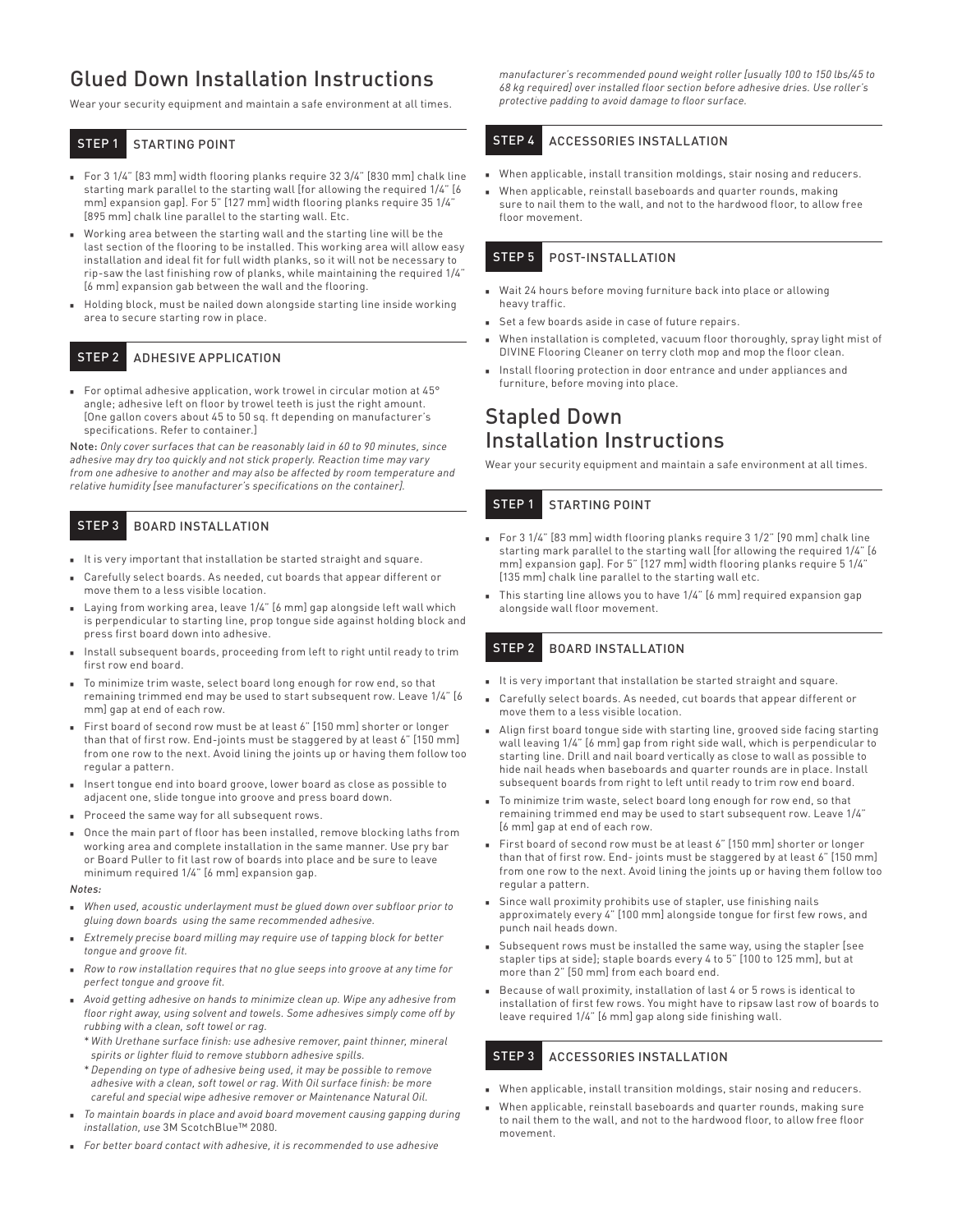# STEP 4 **POST-INSTALLATION**

- <sup>n</sup> Set a few boards aside in case of future repairs.
- When installation is completed, vacuum floor thoroughly, spray light mist of DIVINE Flooring Cleaner on terry cloth mop and wipe clean the floor.
- Install flooring protection in door entrance and under appliances and furniture, before moving into place.

# PNEUMATIC STAPLER TIPS WARNING

#### To avoid damaging boards during installation:

- **Ensure that stapler base plate remains clean and free from nicks at** all times.
- When stapler is not being used, place on piece of plywood or cardboard, but never directly onto floor.
- <sup>n</sup> Ensure that stapler base sits flat on floor and plumb against tongue before stapling board down.
- Check base plate condition and proper operation of stapler regularly.
- Set and check air pressure regularly on subfloor types requiring specific air pressure settings.

# Floating Installation Instructions

\* *for traditional Tongue & Groove system*

Wear your security equipment and maintain a safe environment at all times.

# STEP 1 UNDERLAYMENT

- Install DIVINE Flooring underlayment to protect the floor from moisture and to provide a cushion between the subfloor and your engineered flooring. The underlayment should be installed in the opposite direction to the boards.
- The underlayment should extend to the base of the walls for  $\pm 2$ " [50 mm]. Remove excess trim exceeding the 2" [50 mm].
- Lay a second row of underlayment flush with the first row, without overlapping, and making sure there are no gaps between the 2 rows. Then cover the second row with the self-adhesive flap or use waterproof adhesive tape to secure the flap, and the ends of the underlayment rolls together.
- **Proceed similarly for all additional rows of underlayment.**
- At the end of the flooring installation, once the engineered floor is installed and before installing the baseboards molding, you will need to trim the excess underlayment flush to the floor surface of the flooring, using a fine trimming blade.

# STEP 2 STARTING POINT

- <sup>n</sup> Measure and sketch your room installation carefully. Determine where you are going to start.
- <sup>n</sup> Always leave appropriate expansion space from all walls. Engineered platforms used in floating installation require the use of expansion wedges or spacers against starting wall to help keep the flooring from shifting and moving during installation.
- While facing the wall, start on the left corner side. Using expansion wedges in between the first row and the wall, securing an expansion gap of ½" [13 mm] on the length side and ½" [13 mm] on the ends side.

#### STEP 3 BOARD INSTALLATION

- <sup>n</sup> Carefully select and choose the straightest boards for your first and second rows as you cannot straighten them later. First and second rows must be straight and square to ensure true, fixed base from which to the entire floor.
- **Set first row** of boards in place with the tongue side facing the starting wall and the groove side facing out, using a chalk-line as a guide. Moving right, put the next board into place. Insert the end tongue into the end groove of the first board. Continue until it is time to cut the last board that will finish the first row.
	- \* *Remembering to set expansion wedges every 12" [30 cm] or spacers along the starting wall and the side wall.*
- \* *In order to minimize cutting waste, the board selected to complete the first row should be long enough to start the second row.*
- **Danal Histon** 18 Using non-crystallizing wood flooring glue. Apply 1/8" [3 mm] bead glue to bottom edge groove of the board on the first row [both grooves, on the length side and end side]. Assemble again these boards together by setting T&G end-joints closed using a tapping block, and the Pull Bar for the last board on the first row.
- **Begin second row.** Using the remaining board cut off from the first row. Apply 1/8" [3 mm] bead glue to the bottom edge of the groove on the long side and on the end of the board. Align the board left edge with the first row and set in place, engaging the long tight joint together. Ensure a tight fit by using a tapping block. Repeat the same for subsequent boards in the second row. Always align the left edge first, before the long length side.
- When second row is completed, strap the boards with 3M ScotchBlue™ 2080 and leave it to dry for ± 60 minutes. These 2 first rows will become your fixed base for building the entire floor.
- <sup>n</sup> After 60 minutes, resume your installation using the same technique for gluing and setting T&G joints. Repeat! Install subsequent boards, proceeding from the left side to right until ready to trim row end board. Secure the last board using expansion wedges to the wall. And randomly strap the row installed with 3M ScotchBlue™ 2080 [Check tape quidelines for compatibility and time limits tape can be in contact with finished wood surfaces to avoid damage to floor finish].
	- \* *As you progress, check all seams for a tight fit before moving on to the next row.*
	- \* *Avoid lining the joints up or having them follow too regular a pattern [Allow at least 6" from one joint to the next to avoid excessive joint tension]*
	- \* *When needed, cut boards that appear different or move them to a less visible location.*
- Proceed the same way for all subsequent rows.
- <sup>n</sup> Since the last row will generally not fit perfectly, you need to measure the width needed and rip all boards for the last row. Use Pull Bar to fit last row of boards into place and strap them with the 3M ScotchBlue™ 2080. Remembering to allow adequate expansion gap.
- Leave and wait 24 hours.
- After 24 hours, carefully remove the 3M ScotchBlue™ 2080. And trim the underlayment flush with the floor surface.

#### *Notes:*

- **Extremely precise board milling may require use of tapping block or Pull Bar for** *better tongue and groove fit.*
- **n** Avoid getting T&G Glue on hands to minimize clean up. Using a wet cloth, wipe *any adhesive from floor right away.*
- <sup>n</sup> *To maintain boards in place and avoid board movement causing gapping during installation, use* 3M ScotchBlue™ 2080*. Again, it is the responsibility of the installer to confirm the compatibility of the tape being in contact with the floor finish and for how long it is approved for. Suitable tapes to be in contact with floor finishes generally have different time frames, the longer the time frame, the more expensive the tape.*
- *T&G floating installations are probably one of the hardest installations to start, as the boards want to move around on you in the starting area. It is imperative the first 2 rows be straight and gap free.*

#### WARNING:

The floor cannot be fixed to any surface and cannot be submitted to any movement restrictions.

Expansion gaps play a fundamental role in the performance of a floating floor installation. They allow the flooring to expand and contract freely in relation to changes of room humidity and prevent damages that can affect the aesthetics and structural integrity of the floor.

Installation of "T Molding" might be necessary for any room exceeding 24' or 40' wide [7 or 12 meters].

#### Adequate expansion space must be envisioned:

- \* *½" [13 mm] expansion space, maximum room width is ± 24' [7 meters]*
- \* *¾" [19 mm] expansion space, maximum room width is ± 40' [12 meters]*

Adequate expansion space must be envisioned for the installation of all moldings. NEVER attach moldings to the floating floor.

# STEP 4 ACCESSORIES INSTALLATION

- $\blacksquare$  When applicable, install transition moldings, stair nosing and reducers.
- $\blacksquare$  When applicable, reinstall baseboards and quarter rounds, making sure to nail them to the wall, and not to the hardwood floor, to allow free floor movement.